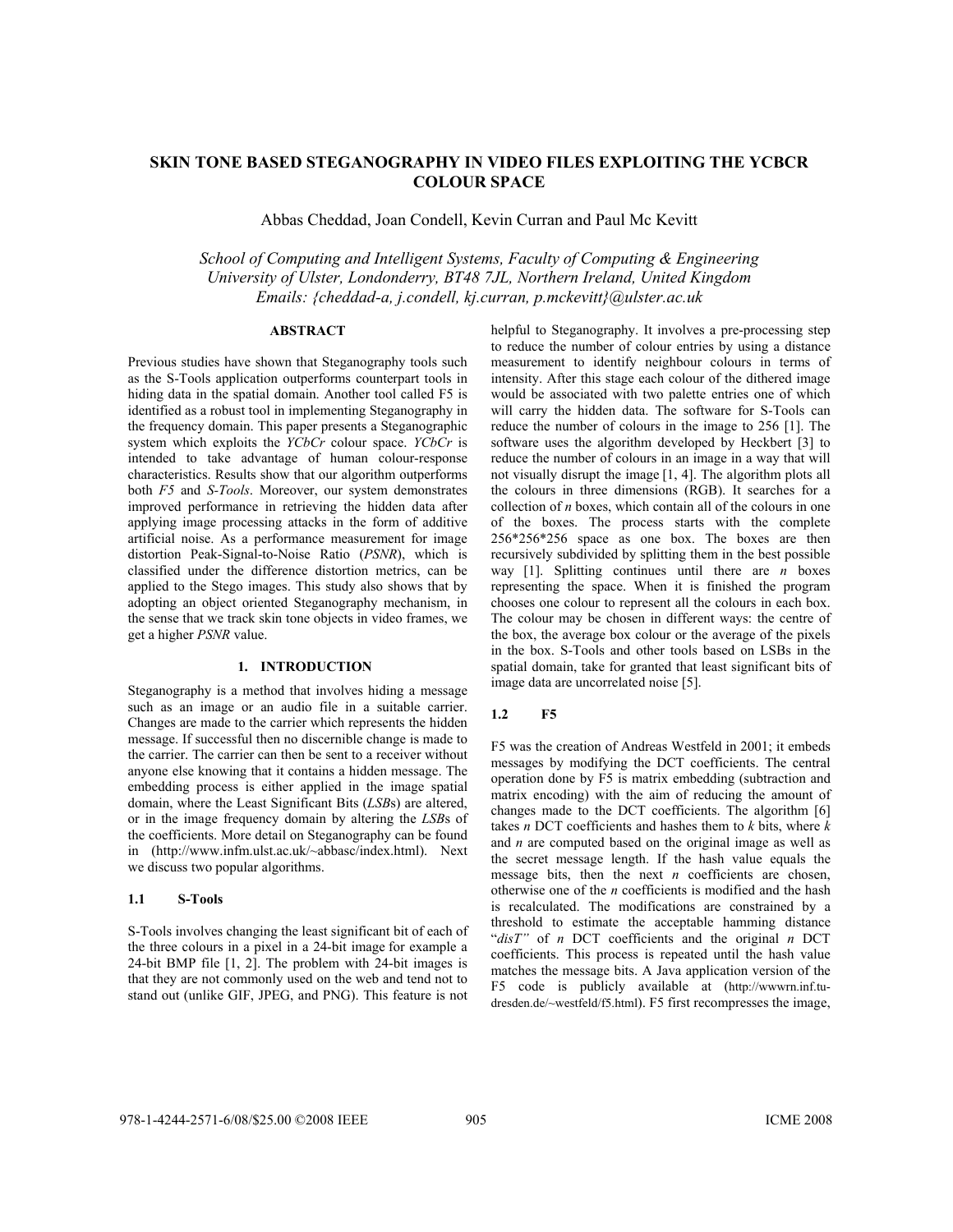with a quality factor input by the user, after which the DCT coefficients are used for embedding the message. The embedded data should be no more than 14% of the cover's size [6] in order for it to be undetected by visual analysis. F5 and S-Tools scatter the secret message over the whole carrier medium.

# **2. BRIEF DEFINITION OF THE COLOUR TRANSFORMATION USED**

Colour images comprise three channels of colours, namely Red (R), Green (G) and Blue (B). There are two types, one of which is called indexed colour. Its RGB map is represented by three vectors where each intensity pixel points to one raw  $(R_i, G_i, B_i)$  where i denotes the i<sup>th</sup> entry in the 3D colour matrix. Another type is known as true colour where each channel is referenced by a matrix having the same image dimension; the three matrices (RGB) are then blended to yield a true colour output.

*YCbCr* (*Y*: intensity, *Cb*: Chromatic blue and *Cr*: Chromatic red) is a well known transformation colour space where it is applied in image compression [7] and in object detection (human skin tone<sup>1</sup>) [8]. The transformation invokes a rounding operator to perform a series of arithmetic operations. This phenomenon classifies it as a nonreversible lossy system. The loss of information happens only during the first transformation cycle (Fig. 1) and will show an extremely slight effect, if any, on any additional cycles (Fig. 2). This was based on our own experiments and was highlighted by Domanski and Rakowski in their work [7]. The convergence between the two colour spaces is given by the following system (Note: the transformation formulae for this colour space depends on the used recommendation):

$$
YC_{b}C_{r}: \begin{cases} Y = 0.299R + 0.587G + 0.114B \\ C_{b} = 0.56(B - Y) \\ C_{r} = 0.71(R - Y) \end{cases}
$$
(1)

Hsu et al. [8] provided a soultion with one of the earliest initiatives that used *Cb/Y* and *Cr/Y* for their aim of face detection in colour images. This method is adopted here as a skin colour discriminator. We report in this work some of our test images which appear in Fig 3. We mainly show results of a frame from an interview with a Spiderman 3 actress and of the commonly used "*lady*" and "*kodim15*" images.



**Fig. 1.** Cycle 1 - RGB triplet of Spiderman (left) and of Lady (right). Signal error introduced by converting true colour images

into *YCbCr* colour space. Even though these changes are small their effect appears in a reasonable compression.



**Fig. 2.** Cycle 2. RGB triplet of Spiderman (left) and of Lady (right). Signal error introduced by converting the resulting images from Cycle 1 into *YCbCr* colour space. Cycle 2 introduces no further image degradation except the slight error appearing in the Green and Blue (G, B) channels. All additional cycles produce no changes.

Embedding in such a colour space is meaningless if we do not correct these errors and restore the original values of the original image when we inverse transform the *YCbCr* colours to RGB colour space. In other words, we transform only the series of pixels which will carry our hidden data. By this means we can increase the PSNR value by minimizing the errors caused by the transformation.

#### **3. METHODOLOGY**

Usage of the  $RGB \rightarrow YCbCr$  transformation is twofold; first to segment homogeneous objects in the cover image namely human skin regions in this study, and second to embed our data using the chrominance red (*Cr*). The *YCbCr* space can remove the correlation of R, G, and B in a given image. This phenomenon is what interests us as less correlation between colours means less noticeable distortion. There are different algorithms exploiting different colour spaces to detect human skin tone in colour images [8, 9]. In our approach, the concentration on skin tone is motivated by some interesting applications of the final product. For instance, to combat the use of forged passport documents or national identity cards, a security measure would be to embed individuals' information in their photos. This can also reduce the cost of chip production since many contemporary identity cards use chips; moreover, it enhances the portability as the decoding phase can take place anywhere using a tiny applet application installed on mobile devices.

Based on our experiments we found that embedding into these regions produces less distortion to the carrier image compared to embedding in a sequential order or even in a noise-like fashion as adopted by S-Tools (see Fig. 3). In addition to this, our algorithm yields a robust output against reasonable noise attacks and translation (Fig. 4). Future work is planned for addressing rotation caused distortion. Robustness against noise is due to our selection of featured points, surviving *YCbCr* compression, which are salient dot patterns in images. The resistance to geometric distortion is feasible since, unlike S-Tools and F5, when we select skin tone blobs we can detect eye coordinates which act as our reference points to recover the initial position and orientation and thus make our method invariant to both

<sup>&</sup>lt;sup>1</sup> Skin tone refers to variations in colour that characterise human skin.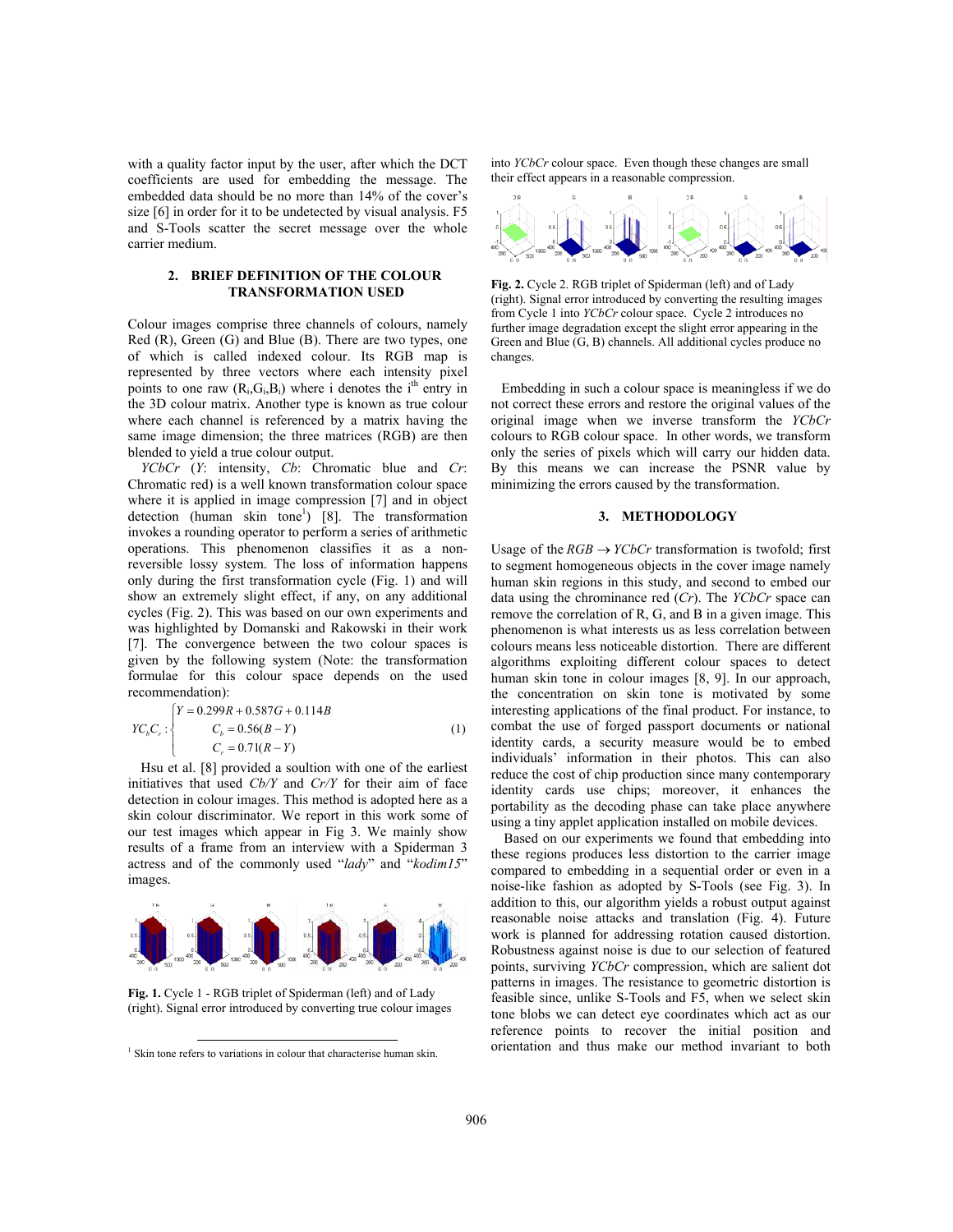rotation and translation. The next section highlights the statistical measurement used to contrast our work to S-Tools and F5.

#### **3.1 Some Important Notes on the PSNR Calculation**

As a performance measurement for image distortion, the well known Peak-Signal-to-Noise Ratio (PSNR) which is classified under the difference distortion metrics is applied on the Stego and the Original images. It is defined as:

$$
PSNR = 10\log_{10}\left(\frac{C_{\text{max}}^2}{MSE}\right)
$$
\n(2)

where MSE denotes Mean Square Error given as:

$$
MSE = \frac{1}{MN} \sum_{x=1}^{M} \sum_{y=1}^{N} (S_{xy} - C_{xy})^{2}
$$

and  $C_{\text{max}}$  holds the maximum value in the original image, for example:

$$
C_{\max} \leq \begin{cases} 1 & \text{in double precision intensity images} \\ 255 & \text{in 8-bit unsigned integer intensity} \\ & \text{images} \end{cases}
$$

*x* and *y* are the image coordinates, M and N are the dimensions of the image,  $S_{xy}$  is the generated Stego image

and  $C_{xy}$  is the cover image.

PSNR is often expressed on a logarithmic scale in decibels (dB). PSNR values falling below 30dB indicate a fairly low quality (i.e., distortion caused by embedding can be obvious); however, a high quality Stego should strive for 40dB and above.

Many authors take the above values (1, 255) as the default values for  $C_{\text{max}}$ , in binary and 8-bit images respectively, regardless of the range of the examined intensity values but it can be the case for example that an 8-bit original image has its values range only from 3 to 230 and thus its  $C_{\text{max}}$  would be 230. The PSNR is a universal formula which can be straightforwardly applied when we are dealing with gray-scale images; however, one can face a problem when confronting true RGB colour images. Some authors generate the average MSE of the three colour channels [10, 11], MATLAB, on the other hand, advises that the RGB model be completely converted into *YCbCr* colour space where the *Y* component is used to calculate the PSNR [12].

# **3.2 Experiments**

Several simulations were performed to evaluate the performance of the proposed system. A set of RGB images were used for this purpose; however, we show examples of three images (one of which is a frame grabbed from a video) with two different binary secret images (Fig. 3). It is worth noting here that the frame appearing in Fig. 3 (top) is grabbed from a 16 sec duration video of size 2.76 MB and having 485 frames. The approximate embedding capacity would be about 34% of the total file size or 0.9407 MB.



**Fig. 4.** Results of applying Salt&Pepper noise. Note that S-Tools and F5 are not reported here for they cannot tolerate any kind of alteration to the Stego image.